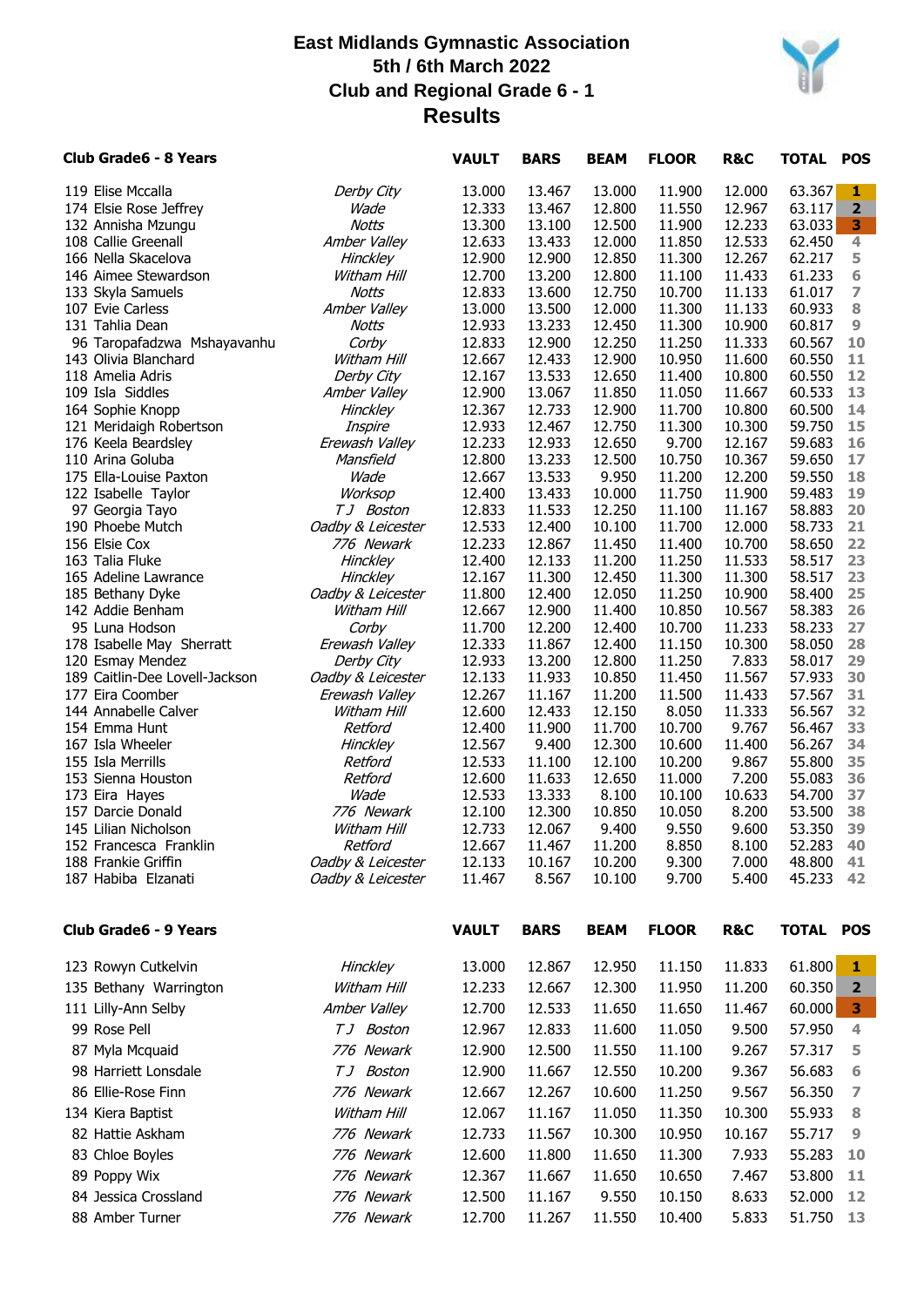

| Club Grade 5 - 9 Years     |                   | <b>VAULT</b> | <b>BARS</b> | <b>BEAM</b> | <b>FLOOR</b> | R&C    | <b>TOTAL</b> | <b>POS</b>     |
|----------------------------|-------------------|--------------|-------------|-------------|--------------|--------|--------------|----------------|
| 25 Phoebe Short            | Wade              | 12.567       | 13.000      | 12.000      | 12.067       | 11.600 | 61.233       | 1              |
| 24 Nevaeh Roberts-Wheeler  | Worksop           | 12.300       | 12.750      | 11.800      | 11.767       | 12.133 | 60.750       | $\overline{2}$ |
| 41 Miley Richardson        | Witham Hill       | 12.367       | 12.650      | 11.650      | 11.733       | 11.567 | 59.967       | 3              |
| 39 Sophia Gibson           | Mansfield         | 13.433       | 11.950      | 10.500      | 12.000       | 11.800 | 59.683       | 4              |
| 1 Sophie Frogson           | Inspire           | 12.500       | 12.500      | 11.800      | 12.000       | 10.867 | 59.667       | 5              |
| 42 Megan Tan               | Witham Hill       | 12.333       | 12.200      | 11.600      | 11.267       | 12.000 | 59.400       | 6              |
| 11 Eliza De Villiers       | Retford           | 12,400       | 12.150      | 11.800      | 12.000       | 10.367 | 58.717       | 7              |
| 22 Phoebe Chappell-Turnock | Worksop           | 12.167       | 12.400      | 11.250      | 11.267       | 11.067 | 58.150       | 8              |
| 40 Olivia Taylor           | Mansfield         | 12.667       | 11.600      | 10.950      | 11.633       | 11.233 | 58.083       | 9              |
| 3 Olivia Sunman            | 776 Mansfield     | 12.167       | 12.650      | 12.100      | 12.233       | 8.900  | 58.050       | 10             |
| 23 Mia Pirja               | Wade              | 13.100       | 12.350      | 9.000       | 11.533       | 11.233 | 57.217       | 11             |
| 15 Aurelia-Jai Hogan       | Wade              | 13.200       | 12.750      | 6.900       | 10.267       | 12.933 | 56.050       | 12             |
| 2 Matilda Mullin           | Lincoln City      | 13.167       | 12.000      | 10.650      | 11.933       | 7.900  | 55.650       | 13             |
| 12 Lacey Alice Easom       | Robin Hood        | 11.100       | 12.100      | 10.400      | 11.367       | 9.967  | 54.933       | 14             |
| 14 Maisie O'Dowd-Bonner    | Robin Hood        | 11.767       | 12.200      | 7.950       | 10.933       | 11.267 | 54.117       | 15             |
| 34 Megan Gralewski         | Oadby & Leicester | 11.967       | 11.150      | 8.800       | 11.367       | 10.667 | 53.950       | 16             |
| 26 Georgia Tweddle         | Wade              | 11.900       | 11.900      | 9.000       | 10.933       | 10.167 | 53.900       | 17             |
| 35 Abigail Winter          | Oadby & Leicester | 11.667       | 10.950      | 7.600       | 11.133       | 7.200  | 48.550       | 18             |
| 233 Mia Reid               | Oadby & Leicester | 11.933       | 8.300       | 7.400       | 10.800       | 9.233  | 47.667       | 19             |
| 33 Emily Cookson           | Oadby & Leicester | 12.067       | 10.750      | 6.400       | 9.833        | 5.333  | 44.383       | 20             |
| 31 Annie Ashworth          | Oadby & Leicester | 11.750       | 7.700       | 7.000       | 5.800        | 10.433 | 42.683       | 21             |
| 13 Anya Haggett            | Robin Hood        | 0.000        | 11.400      | 10.300      | 10.733       | 7.500  | 39.933       | 22             |
| 32 Ella Balint             | Oadby & Leicester | 0.000        | 10.250      | 6.900       | 8.433        | 8.767  | 34.350       | 23             |
| 232 Daisy-Ann Dudman       | Oadby & Leicester | 10.633       | 0.000       | 5.500       | 7.333        | 6.133  | 29.600       | 24             |

| 61 Sophia Reed<br>12,350<br>12.133<br>12.567<br>63.050<br>12.900<br>13.100<br>Notts        | 1            |
|--------------------------------------------------------------------------------------------|--------------|
| 60.750<br>55 Mia Haxby<br>Lincoln City<br>12,800<br>12.450<br>12,300<br>11.833<br>11.367   | $\mathbf{2}$ |
| Worksop<br>78 Maisie Fleming<br>11.150<br>11.833<br>59.550<br>12.367<br>12.500<br>11.700   | 3            |
| 11.950<br>58.267<br>Witham Hill<br>11.150<br>11.733<br>76 Lexi Hancock<br>11.967<br>11.467 | 4            |
| 69 Layla Morrell<br>Mansfield<br>12.700<br>11.050<br>10.833<br>57.617<br>12.467<br>10.567  | 5            |
| 70 Isla Parish<br>11.500<br>10.850<br>10.433<br>Mansfield<br>12.133<br>11.367<br>56.283    | 6            |
| 11.900<br>9.550<br>11.400<br>10.033<br>56.217<br>13.333<br>49 Isla Roper<br>Lincoln        | - 7          |
| 12.433<br>53.033<br>68 Evanie Hancock<br>Mansfield<br>12.450<br>9.450<br>10.433<br>8.267   | -8           |
| 10.500<br>52,600<br>Lincoln City<br>11.900<br>11.350<br>7.750<br>11.100<br>57 Eva Taylor   | 9            |
| 7.100<br>56 Phoebe Speed<br>Lincoln City<br>12.250<br>11.333<br>9.433<br>52.283<br>12.167  | 10           |
| 48 Amy Pudliszewska<br>11.600<br>8.750<br>9.350<br>10.400<br>11.133<br>51.233<br>Lincoln   | -11          |
| 12.133<br>10.350<br>8.650<br>9.833<br>47 Faith Awosanya<br>Lincoln<br>9.200<br>50.167      | 12           |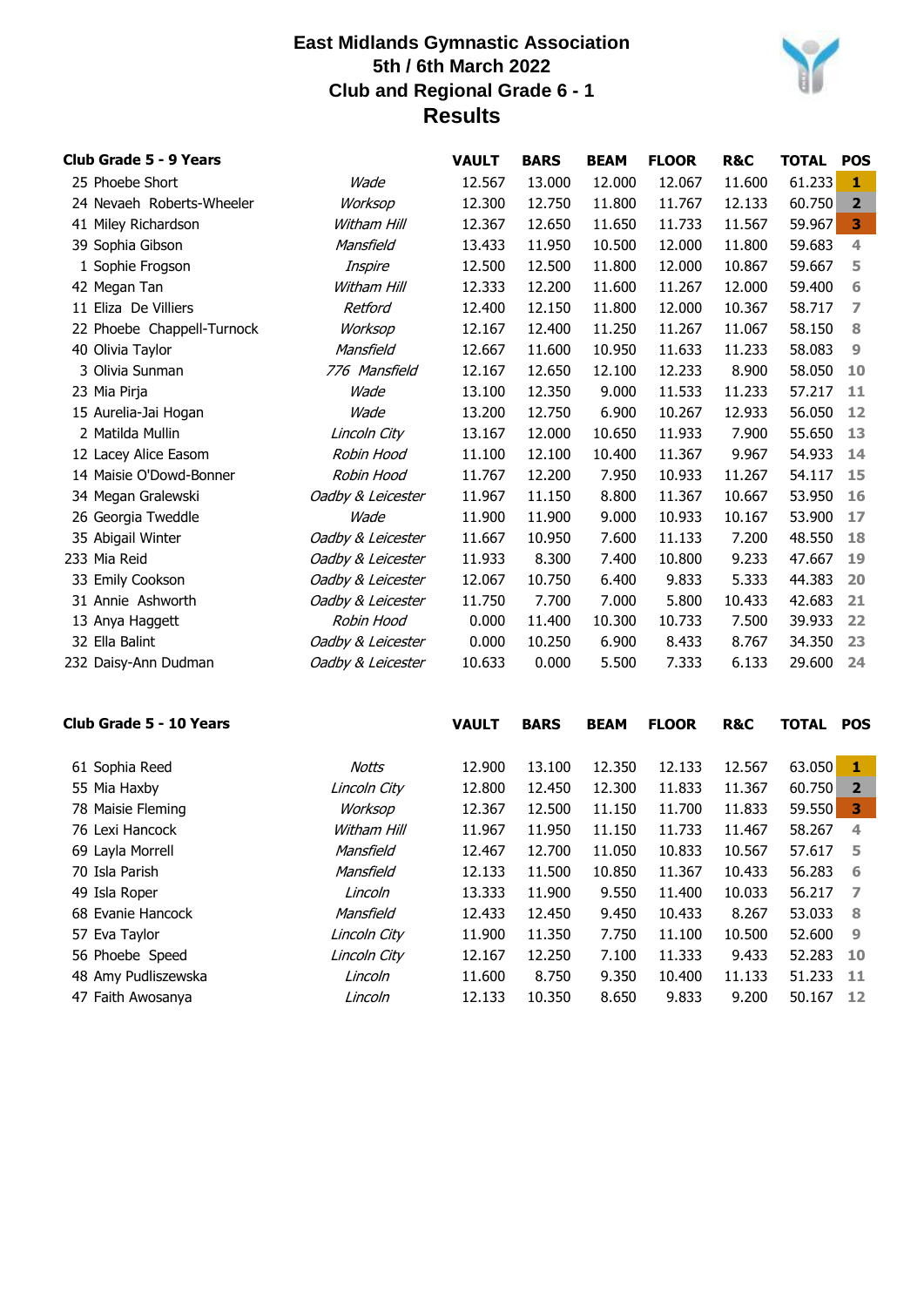

| <b>Regional Grade 4 - 10 Years</b><br>159 Scarlet Vernon | Coalville                    | <b>VAULT</b><br>12.367 | <b>BARS</b><br>12.367 | <b>BEAM</b><br>11.800 | <b>FLOOR</b><br>11.800 | R&C<br>11.450    | <b>TOTAL</b><br>59.783 | <b>POS</b><br>1.        |
|----------------------------------------------------------|------------------------------|------------------------|-----------------------|-----------------------|------------------------|------------------|------------------------|-------------------------|
| 162 Holly Thatcher                                       | Notts                        | 12.500                 | 11.867                | 10.400                | 12.050                 | 12.300           | 59.117                 | $\overline{\mathbf{2}}$ |
| 169 Aubrey Rose Flowers                                  | Inspire                      | 11.967                 | 12.600                | 10.900                | 12.500                 | 11.000           | 58.967                 | 3                       |
| 158 Georgie Barker                                       | Amber Valley                 | 12.100                 | 11.633                | 11.100                | 12.000                 | 11.950           | 58.783                 | 4                       |
| 179 Abigail Martinson                                    | Wade                         | 12.033                 | 12.300                | 11.500                | 11.200                 | 11.750           | 58.783                 | 4                       |
| 171 Greta Trubenova                                      | Inspire                      | 12.600                 | 13.267                | 10.350                | 11.450                 | 11.100           | 58.767                 | 6                       |
| 168 Myla Cowley                                          | Inspire                      | 12.167                 | 12.467                | 10.100                | 12.100                 | 11.600           | 58.433                 | 7                       |
| 196 Evie Mann                                            | Robin Hood                   | 11.333                 | 11.933                | 11.100                | 11.300                 | 12.050           | 57.717                 | 8                       |
| 150 Scarlet Tennyson<br>151 Danjella Zhuta               | Mansfield<br>Mansfield       | 11.433<br>11.967       | 12.900<br>11.967      | 9.950<br>10.250       | 11.500<br>11.500       | 11.800<br>11.400 | 57.583<br>57.083       | 9<br>10                 |
| 172 Polly Wilson                                         | Inspire                      | 12.400                 | 11.433                | 9.100                 | 12.000                 | 11.150           | 56.083                 | 11                      |
| 149 Sophie Thompson                                      | 776 Mansfield                | 12.967                 | 11.933                | 10.450                | 11.800                 | 8.300            | 55.450                 | 12                      |
| 147 Jessica Aplin                                        | 776 Mansfield                | 12.733                 | 11.667                | 11.050                | 8.300                  | 11.000           | 54.750                 | 13                      |
| 170 Emmie - Jean Horton                                  | Inspire                      | 12.200                 | 11.667                | 7.750                 | 12.250                 | 10.650           | 54.517                 | 14                      |
| 161 Isabelle Linford                                     | Notts                        | 13.067                 | 12.600                | 8.250                 | 11.300                 | 9.050            | 54.267                 | 15                      |
| 148 Lillee Overton                                       | 776 Mansfield                | 12.167                 | 11.733                | 7.300                 | 11.600                 | 11.350           | 54.150                 | 16                      |
| 160 Betsy Docker                                         | Derby City                   | 12.600                 | 12.033                | 8.150                 | 11.850                 | 9.500            | 54.133                 | 17                      |
| 180 Darcy Yates                                          | Wade                         | 11.733                 | 10.567                | 9.800                 | 10.400                 | 11.200           | 53.700                 | 18                      |
| 181 Grace Boswell<br>197 Jodie Palmer                    | Erewash Valley<br>Robin Hood | 12.400<br>12.467       | 11.500<br>11.533      | 9.300<br>7.800        | 11.450<br>8.850        | 8.950<br>11.000  | 53.600<br>51.650       | 19<br>20                |
| 184 Poppy Hyde                                           | TJ Boston                    | 11.900                 | 12.200                | 9.450                 | 8.050                  | 9.950            | 51.550                 | 21                      |
| 182 Isabelle Willott                                     | Erewash Valley               | 11.933                 | 11.000                | 8.550                 | 11.000                 | 8.200            | 50.683                 | 22                      |
| 183 Angel Berry                                          | Kettering                    | 11.967                 | 11.433                | 8.650                 | 11.300                 | 6.600            | 49.950                 | 23                      |
| 193 Alexia Hammond                                       | Oadby & Leicester            | 11.200                 | 9.967                 | 4.100                 | 9.600                  | 8.200            | 43.067                 | 24                      |
| 194 Olivia Yowhans                                       | Oadby & Leicester            | 0.000                  | 11.233                | 6.350                 | 10.650                 | 10.900           | 39.133                 | 25                      |
| 192 Sophie Bates                                         | Oadby & Leicester            | 0.000                  | 10.433                | 6.000                 | 8.100                  | 9.900            | 34.433                 | 26                      |
| Regional Grade 4 - 11 Years & Over                       |                              | <b>VAULT</b>           | <b>BARS</b>           | <b>BEAM</b>           | <b>FLOOR</b>           | R&C              | <b>TOTAL</b>           | <b>POS</b>              |
| 136 Holly Broder                                         | Notts                        | 12.700                 | 12.300                | 10.400                | 12.200                 | 12.050           | 59.650                 | 1                       |
| 130 Darcy Kirtley                                        | Worksop                      | 12.700                 | 12.600                | 11.950                | 11.450                 | 10.550           | 59.250                 | $\overline{\mathbf{2}}$ |
| 93 Brooke Spencer                                        | Lincoln City                 | 13.100                 | 12.767                | 9.150                 | 11.850                 | 11.950           | 58.817                 | 3                       |
| 104 Evie Hoyle                                           | Lincoln                      | 12.600                 | 12.700                | 10.800                | 11.900                 | 10.450           | 58.450                 | 4                       |
| 113 Lexi Wakelin                                         | Mansfield                    | 12.033                 | 12.900                | 9.250                 | 11.650                 | 11.000           | 56.833                 | 5                       |
|                                                          |                              | 13.733                 | 12.433                | 7.750                 | 11.200                 |                  | 56.517                 | 6                       |
| 90 Neve Mcginn                                           | Lincoln City                 |                        |                       |                       |                        | 11.400           |                        |                         |
| 94 Lacey Taylor                                          | Lincoln City                 | 13.333                 | 11.467                | 10.050                | 11.650                 | 10.000           | 56.500                 | 7                       |
| 112 Madison Edwards                                      | Mansfield                    | 12.600                 | 12.267                | 9.800                 | 10.150                 | 11.500           | 56.317                 | 8                       |
| 125 Lauren Meredith                                      | 776 Mansfield                | 12.100                 | 11.933                | 10.800                | 11.200                 | 10.250           | 56.283                 | 9                       |
| 106 Libby Sadler                                         | Lincoln                      | 12.767                 | 11.533                | 9.450                 | 11.550                 | 10.950           | 56.250                 | 10                      |
| 92 Poppy Overton                                         | Lincoln City                 | 11.733                 | 12.233                | 10.150                | 10.900                 | 10.450           | 55.467                 | 11                      |
| 128 Emilia Carp                                          | Wade                         | 12.067                 | 11.967                | 9.100                 | 11.400                 | 10.700           | 55.233                 | $12$                    |
| 138 Sophia Rawlinson                                     | <b>Notts</b>                 | 13.133                 | 7.467                 | 10.400                | 11.900                 | 12.050           | 54.950                 | 13                      |
| 141 Fleur Patrick                                        | Witham Hill                  | 11.667                 | 11.033                | 10.200                | 10.400                 | 11.250           | 54.550                 | 14                      |
| 100 Arrabella Tebbutt                                    | Corby                        | 11.900                 | 12.867                | 9.000                 | 10.400                 | 10.250           | 54.417                 | 15                      |
| 127 Lily Busby                                           | Wade                         | 12.000                 | 11.433                | 8.700                 | 10.100                 | 11.800           | 54.033                 | 16                      |
|                                                          |                              |                        |                       |                       |                        |                  |                        |                         |
| 126 Katelyn Nicholls                                     | 776 Mansfield                | 11.633                 | 12.000                | 9.200                 | 11.200                 | 9.800            | 53.833                 | 17                      |
| 137 Orla Hutchinson                                      | <b>Notts</b>                 | 11.733                 | 11.500                | 9.050                 | 10.800                 | 10.650           | 53.733                 | 18                      |
| 91 Atenna Mohammadi                                      | Lincoln City                 | 12.800                 | 11.600                | 6.200                 | 10.950                 | 11.750           | 53.300                 | 19                      |
| 101 Scarlett Anderson                                    | Kettering                    | 12.400                 | 11.833                | 7.150                 | 10.400                 | 11.300           | 53.083                 | 20                      |
| 114 Elysia-Raine Hajat                                   | Oadby & Leicester            | 11.867                 | 9.267                 | 10.450                | 9.650                  | 11.650           | 52.883                 | 21                      |
| 140 Amelia Wright                                        | Notts                        | 12.067                 | 11.867                | 8.500                 | 8.550                  | 11.350           | 52.333                 | 22                      |
| 105 Leela Peterson                                       | Lincoln                      | 11.633                 | 10.467                | 8.700                 | 10.950                 | 10.250           | 52.000                 | 23                      |
| 139 Poppy Williams                                       | <b>Notts</b>                 | 11.900                 | 11.867                | 9.650                 | 10.800                 | 7.700            | 51.917                 | 24                      |
| 117 Poppy Taylor                                         | Oadby & Leicester            | 11.933                 | 10.967                | 5.950                 | 11.000                 | 11.600           | 51.450                 | 25                      |
|                                                          | Wade                         | 13.333                 | 12.100                | 7.500                 | 9.250                  | 9.150            | 51.333                 | 26                      |
| 129 Emma Murrey                                          |                              |                        |                       |                       |                        |                  |                        |                         |
| 103 Amy Carlyle                                          | Lincoln                      | 12.567                 | 11.000                | 8.200                 | 9.950                  | 8.750            | 50.467                 | 27                      |
| 124 Evie Clifton                                         | 776 Mansfield                | 12.000                 | 11.533                | 6.300                 | 10.550                 | 10.050           | 50.433                 | 28                      |
| 115 Eloise Hawes                                         | Oadby & Leicester            | 12.000                 | 9.533                 | 5.350                 | 10.450                 | 10.450           | 47.783                 | 29                      |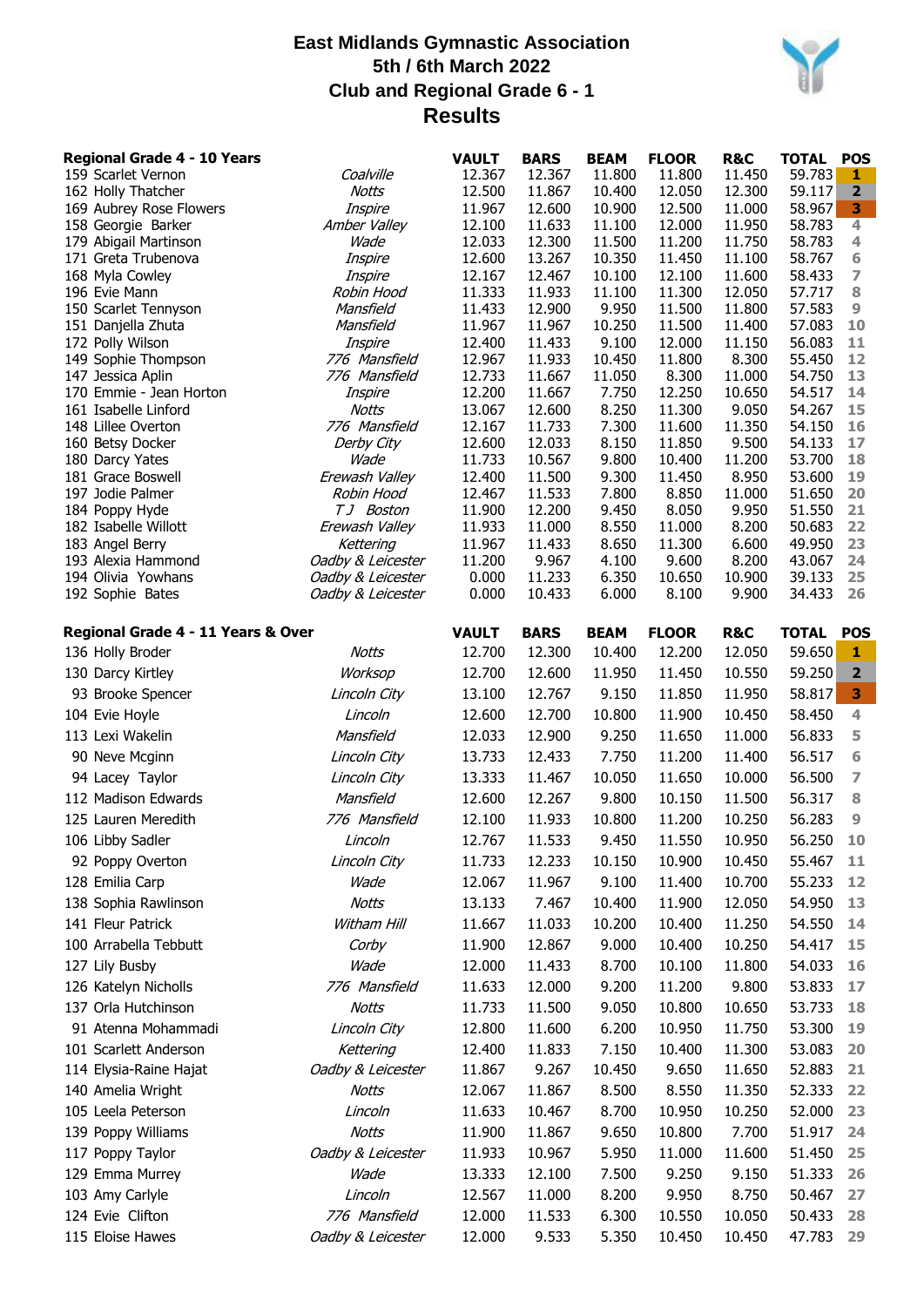

| Regional Grade 3 - 11 Years        |                   | <b>VAULT</b> | <b>BARS</b> | <b>BEAM</b> | <b>FLOOR</b> | R&C            | <b>TOTAL</b> | <b>POS</b>              |
|------------------------------------|-------------------|--------------|-------------|-------------|--------------|----------------|--------------|-------------------------|
| 228 Rosie Gray                     | Inspire           | 12.800       | 13.600      | 10.600      | 12.100       | 11.800         | 60.900       | $\mathbf{1}$            |
| 223 Emily Richardson               | Witham Hill       | 12.567       | 12.900      | 11.400      | 12.050       | 11.800         | 60.717       | $\overline{2}$          |
| 203 Florence Barrett               | Coalville         | 13.033       | 12.667      | 10.800      | 11.800       | 11.850         | 60.150       | 3 <sub>1</sub>          |
| 229 Megan Havercroft               | Inspire           | 12.300       | 12.233      | 11.150      | 11.850       | 12.500         | 60.033       | $\overline{4}$          |
| 202 Lola Allen                     | Coalville         | 12.567       | 12.900      | 11.750      | 11.500       | 11.050         | 59.767       | 5                       |
| 221 Freya Chillman                 | Notts             | 12.667       | 11.833      | 11.000      | 11.650       | 11.900         | 59.050       | 6                       |
| 214 Kimberley Hayes                | Kettering         | 13.067       | 12.300      | 10.850      | 11.450       | 11.300         | 58.967       | $\overline{ }$          |
| 216 Selina Vasluian                | <b>NCAAC</b>      | 13.133       | 12.600      | 9.300       | 11.700       | 11.500         | 58.233       | $\bf8$                  |
| 210 Grace Tooley                   | Erewash Valley    | 13.433       | 11.200      | 10.150      | 11.000       | 11.450         | 57.233       | 9                       |
| 204 Ella-May Taylor                | Coalville         | 12.633       | 12.733      | 8.150       | 11.250       | 12.300         | 57.067       | 10                      |
| 222 Katie Gilbert                  | Witham Hill       | 12.033       | 12.033      | 8.150       | 11.000       | 12.350         | 55.567       | 11                      |
| 230 Hollie Turnbull                | Robin Hood        | 12.233       | 10.867      | 8.900       | 10.600       | 10.400         | 53.000       | 12                      |
| 208 Ellie James                    | Erewash Valley    | 12.167       | 11.800      | 8.900       | 9.650        | 10.150         | 52.667       | 13                      |
| Regional Grade 3 - 12 Years & Over |                   | <b>VAULT</b> | <b>BARS</b> | <b>BEAM</b> | <b>FLOOR</b> | R&C            | <b>TOTAL</b> | <b>POS</b>              |
| 224 Luka Kazlauskaite              | Inspire           | 13.067       | 13.233      | 11.800      | 11.650       | 12.033         | 61.783       | 1                       |
| 206 Isabelle Broughton             | Amber Valley      | 13.467       | 12.700      | 11.400      | 11.400       | 12.767         | 61.733       | $\overline{\mathbf{2}}$ |
| 205 Yvie-Nicole Bonser             | Amber Valley      | 13.600       | 12.900      | 10.850      | 11.400       | 12.000         | 60.750       | 3 <sup>1</sup>          |
| 225 Lily-May Davy                  | TJ Boston         | 13.267       | 13.033      | 11.550      | 11.400       | 11.467         | 60.717       | 4                       |
| 227 Emily Knight                   | Worksop           | 12.900       | 12.467      | 10.250      | 12.000       | 13.000         | 60.617       | 5                       |
| 207 Isabel Bayes                   | Corby             | 12.800       | 11.800      | 11.650      | 11.650       | 12.667         | 60.567       | 6                       |
| 213 Jessie Edmunds                 | Mansfield         | 12.767       | 12.567      | 10.150      | 11.700       | 13.000         | 60.183       | 7                       |
| 199 Evie Evans                     | Lincoln           | 13.133       | 9.400       | 12.100      | 11.300       | 13.133         | 59.067       | 8                       |
| 212 Phoebe Clark                   | Mansfield         | 12.633       | 12.033      | 11.400      | 11.600       | 11.267         | 58.933       | 9                       |
| 198 Nikola Cernavska               | 776 Mansfield     | 12.933       | 12.500      | 10.750      | 11.400       | 11.100         | 58.683       | 10                      |
| 217 Grace Barlow                   | Notts             | 13.167       | 11.800      | 10.300      | 9.900        | 12.300         | 57.467       | 11                      |
| 200 Alice Gemmill                  | Lincoln           | 12.800       | 10.400      | 10.450      | 11.150       | 11.900         | 56.700       | 12                      |
| 211 Ismay Hillyard                 | Kettering         | 13.400       | 11.733      | 11.000      | 9.350        | 11.100         | 56.583       | 13                      |
| 218 Cherry May Briggs-Price        | <b>Notts</b>      | 12.967       | 10.800      | 9.800       | 10.400       | 10.167         | 54.133       | 14                      |
| 220 Evie Thompson-Hardy            | Witham Hill       | 12.633       | 9.833       | 9.700       | 10.200       | 11.067         | 53.433       | 15                      |
| 226 Maja Filar                     | Worksop           | 10.700       | 8.467       | 9.500       | 11.200       | 11.067         | 50.933       | 16                      |
| 201 Orlaith Kelly                  | Lincoln           | 12.433       | 4.167       | 9.100       | 11.050       | 7.900          | 44.650       | 17                      |
| Regional Grade 2 - 12 Years        |                   | <b>VAULT</b> | <b>BARS</b> | <b>BEAM</b> | <b>FLOOR</b> | <b>R&amp;C</b> | <b>TOTAL</b> | <b>POS</b>              |
| 64 Abigail Tasker                  | Robin Hood        | 11.833       | 12.500      | 9.800       | 9.933        | 11.600         | 55.667       | 1                       |
| 62 Ruby Thatcher                   | <b>Notts</b>      | 11.633       | 12.150      | 9.400       | 9.500        | 12.233         | 54.917       | $\overline{2}$          |
| 63 Harriet Brotherton              | Robin Hood        | 12.133       | 12.050      | 9.900       | 7.033        | 12.300         | 53.417       | 3                       |
| 71 Ava Glyn-Smith                  | Oadby & Leicester | 10.900       | 11.650      | 8.900       | 10.467       | 11.133         | 53.050       | 4                       |